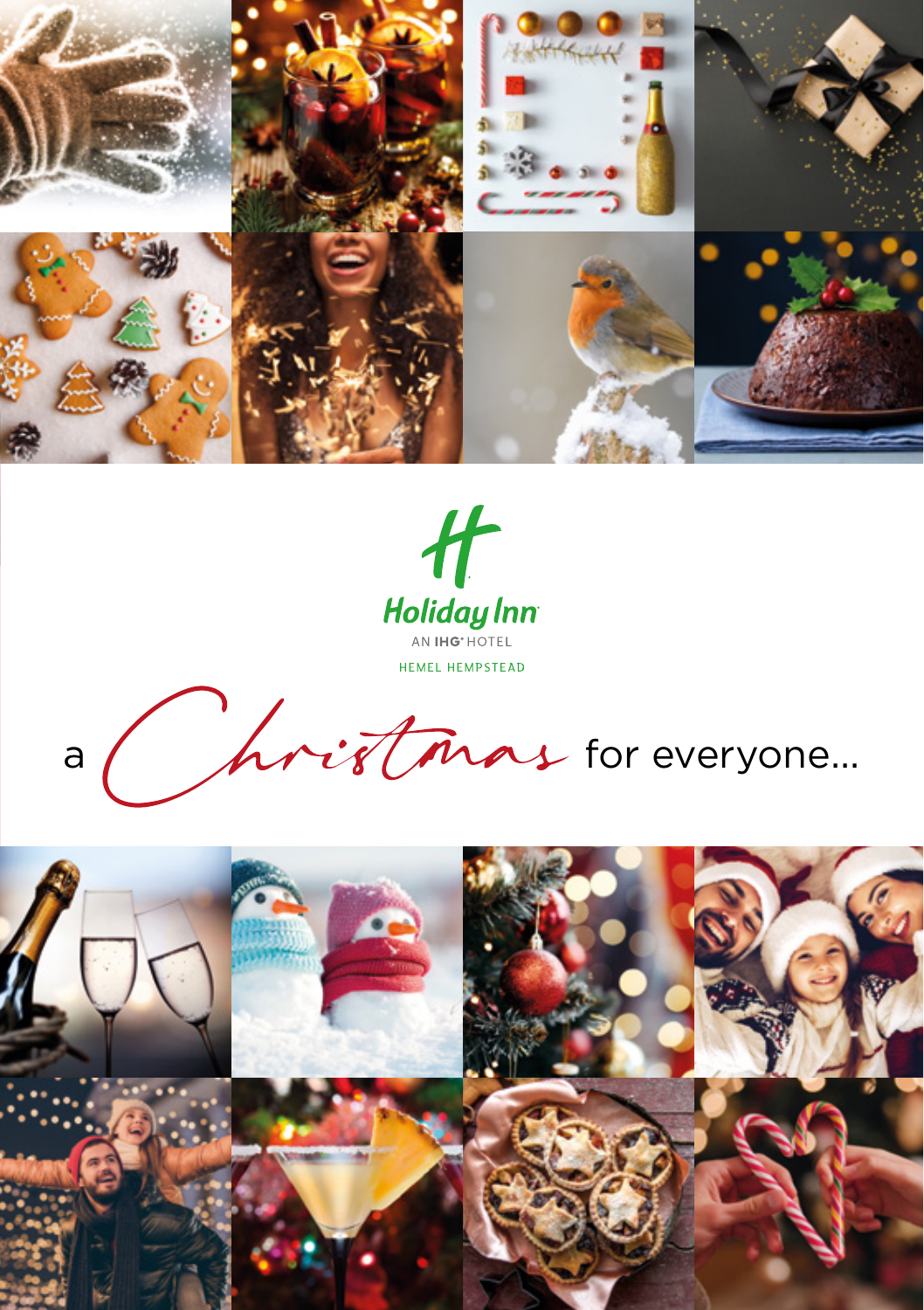

Magical Christmas moments...

## **Every Christmas tells a story...**

It's the perfect occasion to bring everyone together and share quality time with family and friends. Reminiscing over moments throughout the year and making new memories that will last a lifetime. It's time to celebrate and there's no better place than right here, with us at Holiday Inn Hemel Hempstead.

At Holiday Inn Hemel Hempstead, we know what it takes to create a great party. From the intimate to the awe-inspiring, we know how to take care of everything. We have the experience, and most importantly the people to bring your celebration together. From the traditional to the extravagant, the familiar to the alternative, there's nothing our team can't make happen. Our expert team of Moment Makers are on hand to ensure that it's not just another Christmas – it's your Christmas, it's a Christmas for everyone!

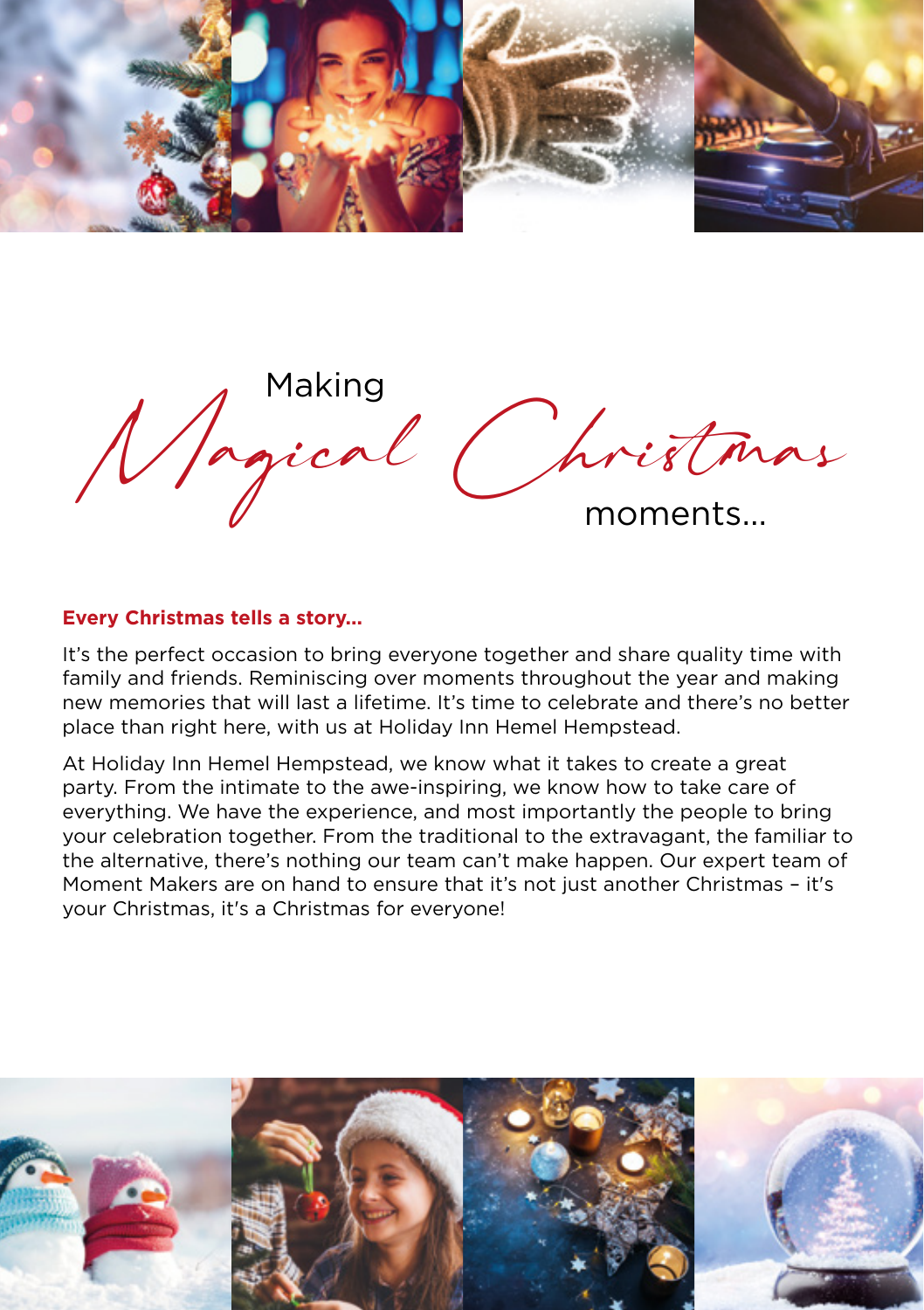Festive lunches



For the ultimate get together, we have a great range of festive packages right here.

### **Festive Lunches and Dinners from £25.00**

Eat, drink and be merry this Christmas with our Festive Lunches and Dinners. Enjoy a delicious three-course meal including a main course from our carvery buffet with Christmas novelties and all the festive cheer!

Dates

Available from Friday 25th November - Friday 23rd December

Price

£25.00 per adult £15.00 per child Minimum numbers apply

Timings

Available between 12.00pm - 11.00pm

Dress Code

Smart casual

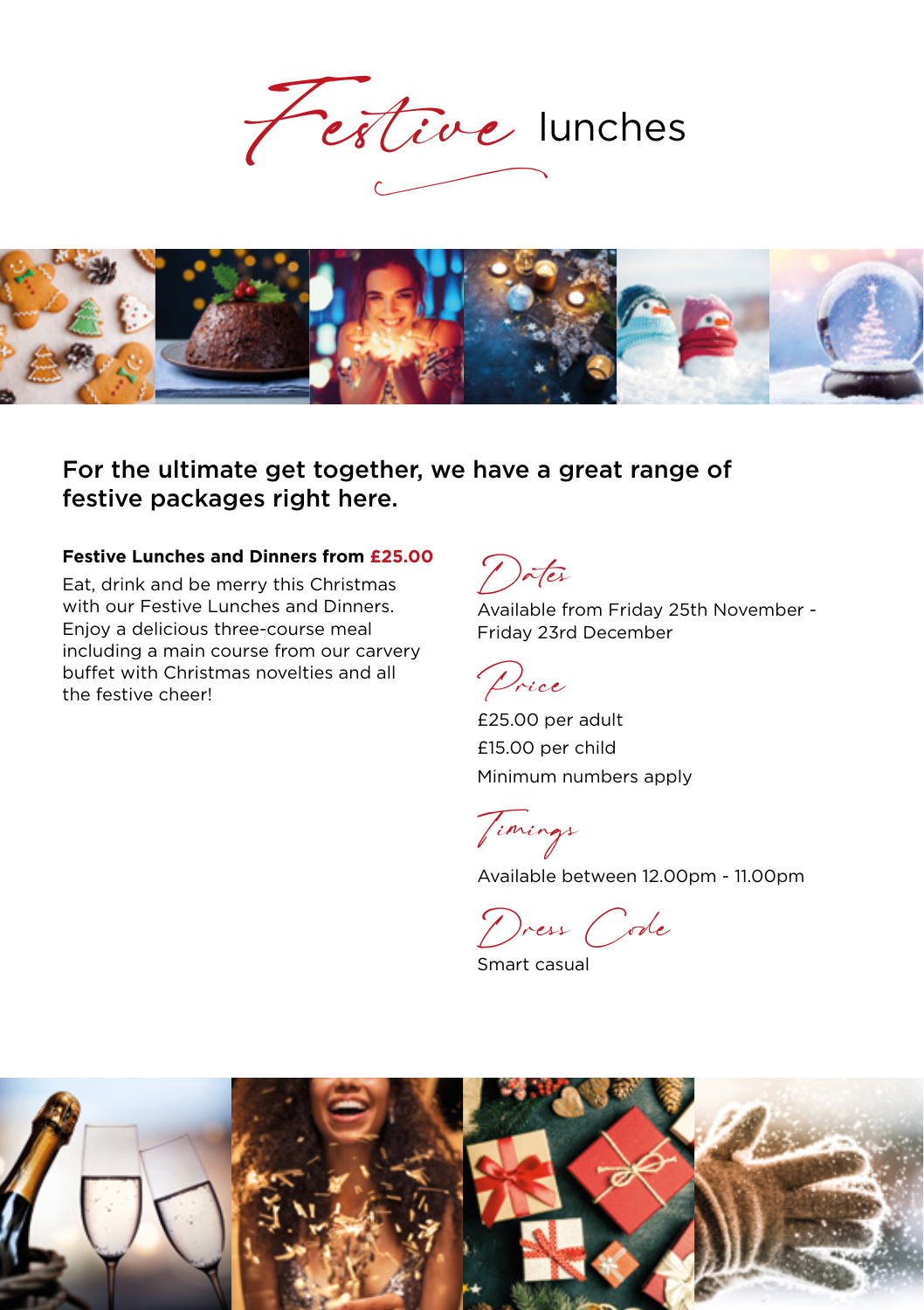



#### **Joiner Christmas Party Nights from £44.95**

There's nothing quite like getting friends and family together for a celebration! Come along to one of our Joiner Party Nights at Holiday Inn Hemel Hempstead. Enjoy a drink on arrival, followed by a delicious three-course meal and Christmas novelties throughout the evening. Our DJ will light up the dance floor as you dance the night away at our disco.

Receive a complimentary half bottle of wine per person when menu choices are received 4 weeks prior to party night.

Dates Friday 2nd December

Friday 9th December Friday 16th December



£44.95 per person

Timings

Arrival drinks from 7.00pm Dinner served from 7.30pm Disco until midnight

Dress Code

Smart casual

Stay The Night

Receive 20% off standard room bookings when attending a Christmas Party Night.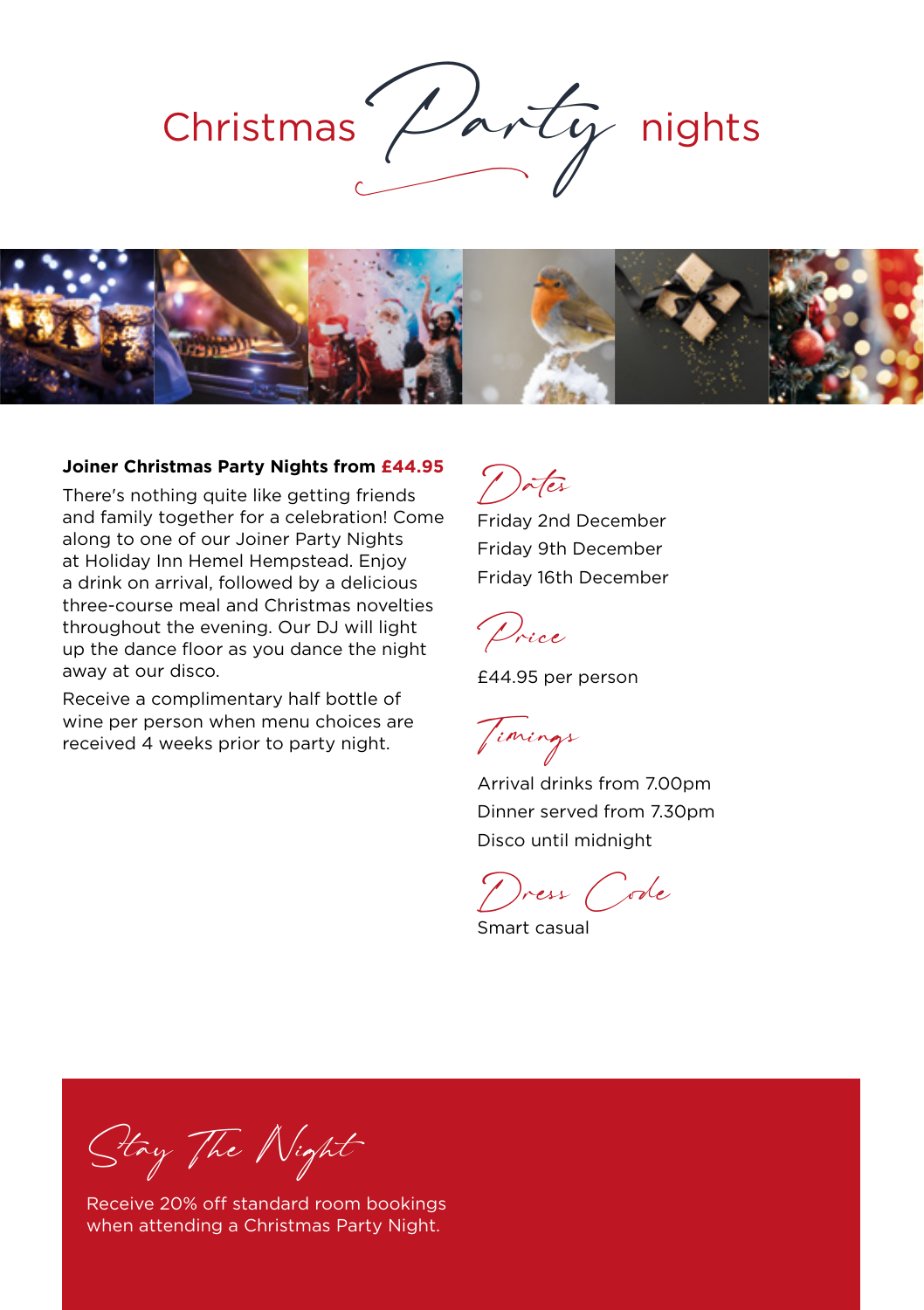Private hire

Fancy more of a private setting for your festivities? We've got you covered! Whether it's a get together with work colleagues, or a celebration with your nearest and dearest, our Festive Lunches and Dinners and Christmas Party Nights are available for private hire to fulfil all your festive wishes and get your guests into the holiday spirit.

#### **Private Festive Lunches and Dinners from £34.95**

Enjoy your own private room and indulge in a delicious three-course meal with Christmas novelties. A minimum booking number of 20 people is required - the perfect get together!

Dates

Available from Friday 25th November - Friday 23rd December

Price

£34.95 per person

Timings

Available between 12.00pm - 11.00pm

Dress Code

Smart casual

#### **Private Christmas Party Nights from £44.95**

Enjoy Christmas novelties and a delicious three-course meal or a Christmas themed buffet. Receive a complimentary half bottle of wine per person when menu choices are received 4 weeks prior to party night.

Dates

Available from Friday 25th November - Friday 23rd December

Price

£44.95 per person Minimum numbers apply

Timings

Arrival drinks from 7.00pm Dinner served from 7.30pm Disco until midnight

Dress Code

Smart casual